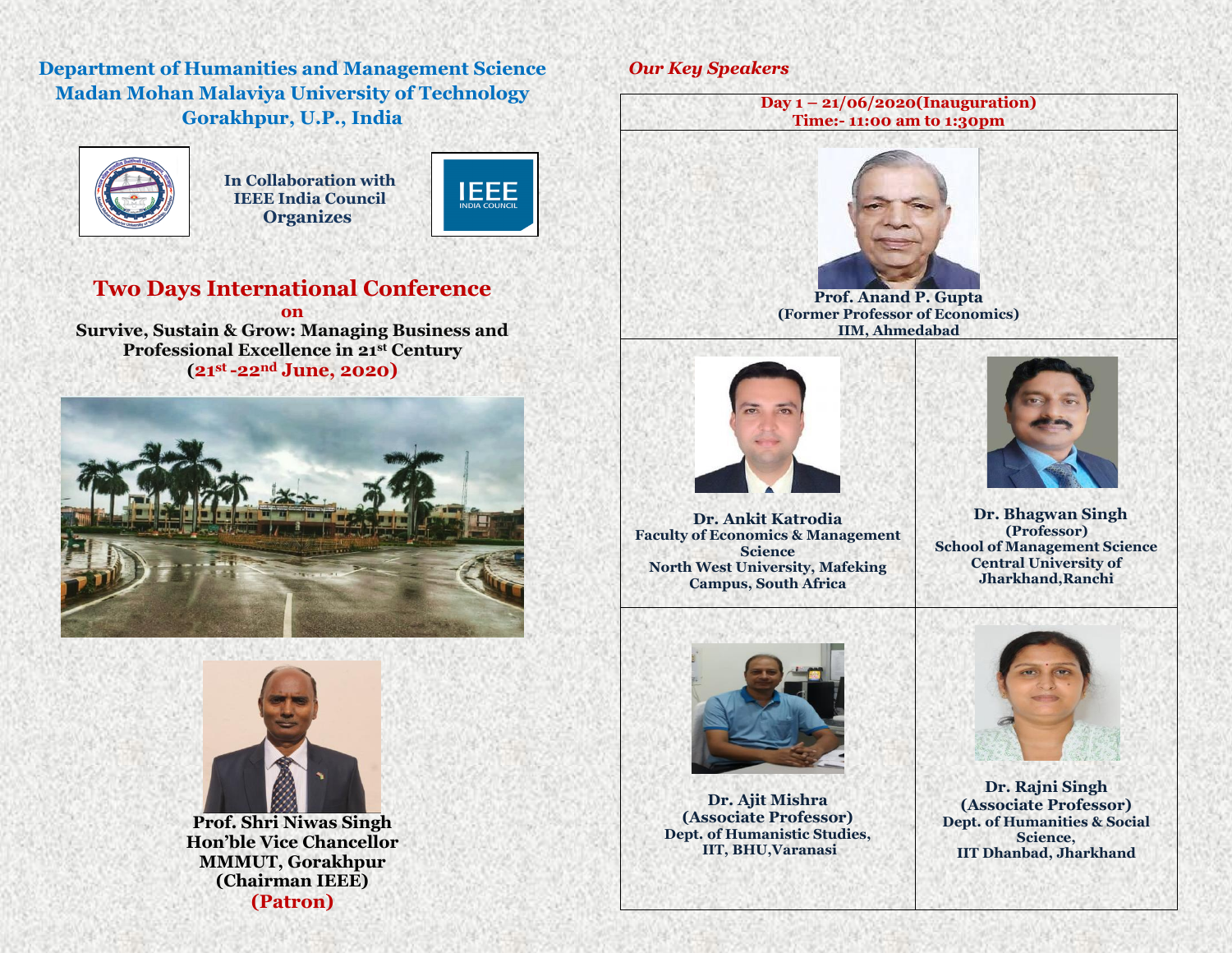

**Dr. Ravi Prakash Head & Associate Professor Dept. of Media & Communication Studies CBLU, Bhiwani, Haryana**

 **Mr. Krishna Mohan IAS ( Retd.) Former Additional Chief Secretary & Financial Commission Revenue, Govt. of Haryana**

**Day 2- 22/06/2020(Valedictory) Time:- 09:30 am to 10:30 am**



**Prof. Mahrukh Mirza (Hon'ble Vice Chancellor) Khwaja Moinuddin Chisti Language University,Lucknow**

#### **About MMMUT, Gorakhpur**

Madan Mohan Malaviya University of Technology (MMMUT), Gorakhpur has been established in year 2013 by the Government of Uttar Pradesh in the form of a non-affiliating, teaching and research University after reconstituting the Madan Mohan Malaviya Engineering College, Gorakhpur which was established in 1962.

The University is located in the Gorakhpur - Deoria road about 9 Km away from Gorakhpur Railway Station. In addition to UG in Civil Engineering, Chemical Engineering, Computer Science & Engineering, Mechanical Engineering, Electrical Engineering and Electronics & Communication Engineering, University also offers MCA, MBA., B.B.A M.Sc, M. Tech and Ph.D. programme in various specializations.

#### **About HMSD**

Humanities and Management Sciences Department (HMSD) was established on June 22, 2019. The department emerged out from 1962 established Applied Science Department and 2001 established Centre for Management Studies of MMMEC, Gorakhpur with a view to imparting teaching and promoting the implementation of practical aspects of Humanities and Management and to build a solid foundation as pivotal constituent of Management and Engineering education. Humanities and Management Science Department focuses on management education more than just business education. For the students and faculty, recently, a Memorandum of Understanding (MOU) was signed with IIM Indore where both of them will avail exposure to the world class teaching learning experience.

## **ORGANIZING MEMBERS**



 **Dr.Sudhir Narayan Singh Head, Associate Professor, HMSD, MMMUT,Gorakhpur.U.P. (Convenor)** 

 **Coordinators**





**Dr. Ravi Kumar Gupta Assistant Professor HMSD, MMMUT, Gorakhpur**

**Dr. Abhijit Mishra Assistant Professor HMSD, MMMUT, Gorakhpur**

**Organizing Secretary**



**Dr. Vinay Kumar Yadav Assistant Professor HMSD, MMMUT, Gorakhpur** 



**Dr. Kahkashan Khan Assistant Professor HMSD, MMMUT, Gorakhpur**